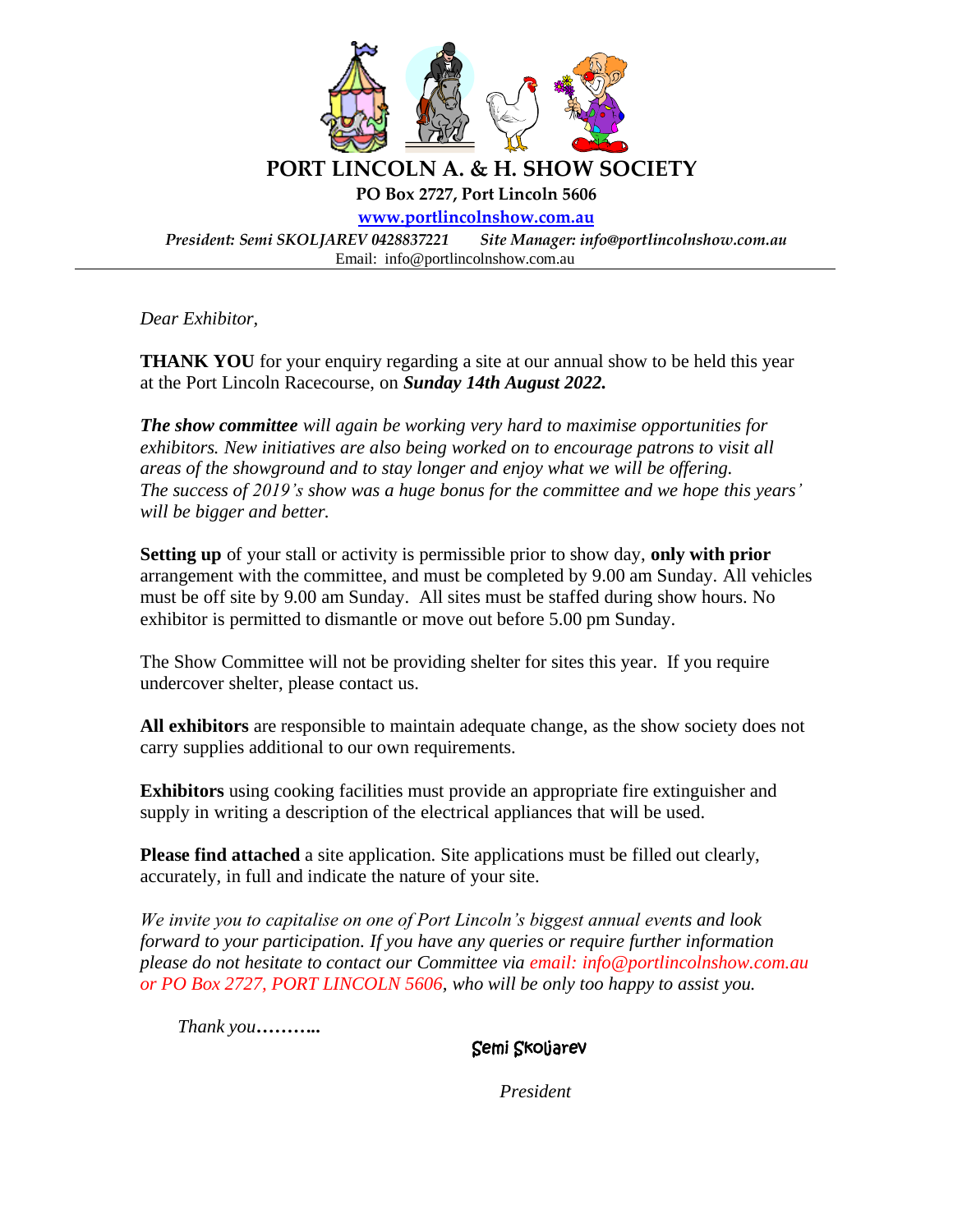## **PORT LINCOLN SHOW SITE APPLICATION Non- Profit Organisation Only SUNDAY 14th AUGUST 2022**

| \$50.00 per day: actual metres required<br><b>Frontage: 1-5 Metres:</b>                                                                                                             |
|-------------------------------------------------------------------------------------------------------------------------------------------------------------------------------------|
| Do you require a POWERED SITE: Yes/No<br><b>Additional \$20 (per day)</b>                                                                                                           |
|                                                                                                                                                                                     |
|                                                                                                                                                                                     |
| Do you require a COVERED SITE: Yes/No<br>(Should shelter be required for your site, we suggest that you make your own<br>arrangements.) Please advise us if you require undercover. |

**TOTAL COST \$...................** 

| <b>Direct Payment:</b> | Port Lincoln A & H Society Inc |
|------------------------|--------------------------------|
|                        | <b>BSB: 633 108</b>            |
|                        | Acc No: 147540066              |
|                        | <b>Reference: Your Name</b>    |

**Public Liability Insurance: Please supply the Show Society with a copy of current Certificate of Currency**

**Contact: The Site Manager: PO Box 2727 Port Lincoln 5606.** 

**\*\*\*\*\*Please note ALL STALL HOLDER EMPLOYEES to purchase entry tickets.\*\*\*\* Tickets are available online at www.portlincolnshow.com.au**

**The show society does NOT provide stall holders with Tables, Chairs or Trestles or electrical cords.**